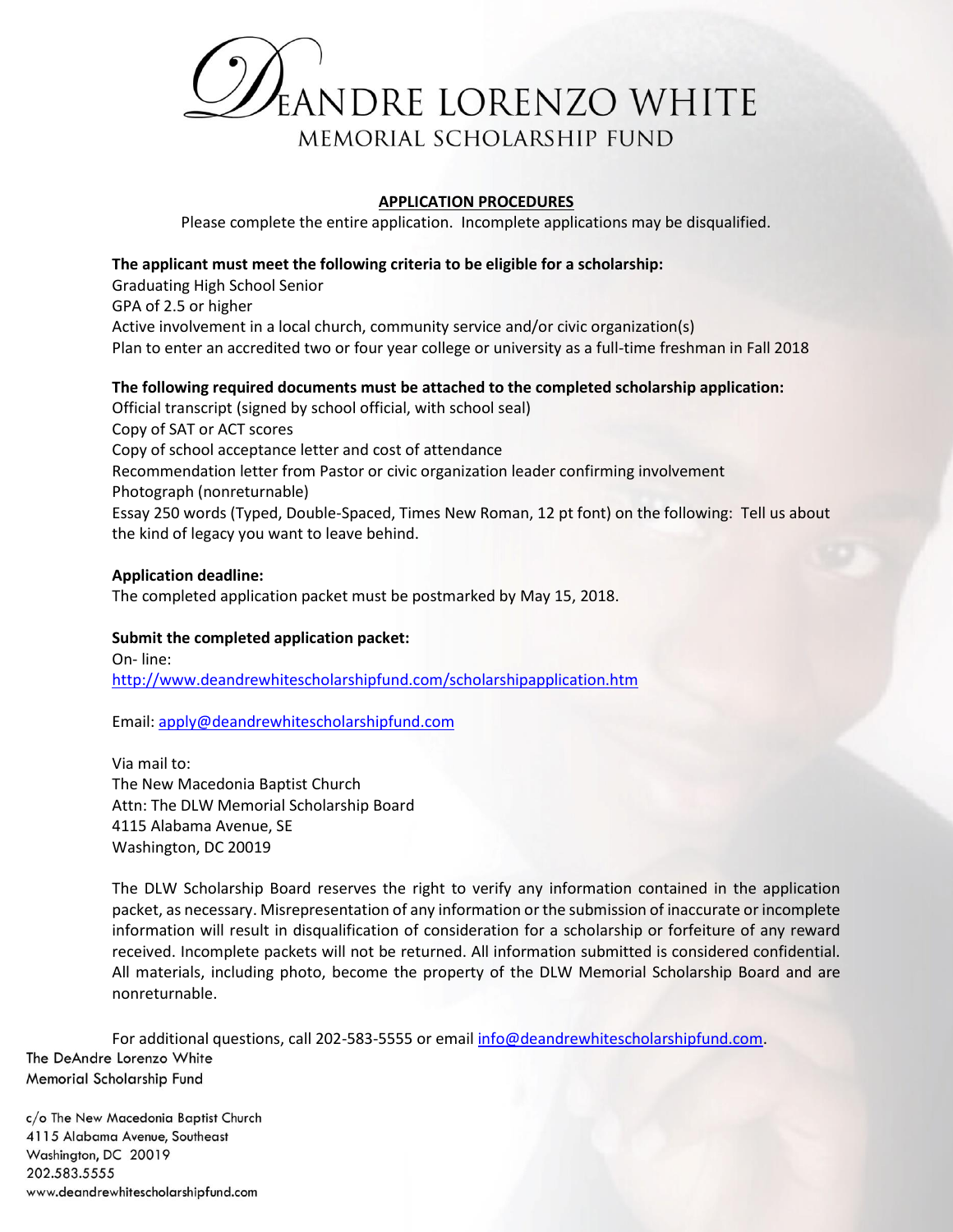# **DeAndre Lorenzo White Memorial Scholarship Application**

Please complete the entire application. Incomplete applications may be disqualified.

# **STUDENT INFORMATION**

|                                                                                   |                                                                                                                | Home Phone___________________Cell Phone________________________Work Phone___________________________ |
|-----------------------------------------------------------------------------------|----------------------------------------------------------------------------------------------------------------|------------------------------------------------------------------------------------------------------|
|                                                                                   | Email Mebsite Mebsite Memorant Communication of the UK of the Mebsite Mebsite Communication of the UK of the U |                                                                                                      |
|                                                                                   | Citizenship Status: US Citizen ______ Eligible non-citizen/Alien registration#: _____ Non-Citizen              |                                                                                                      |
| PARENTAL/HOUSEHOLD INFORMATION                                                    |                                                                                                                |                                                                                                      |
|                                                                                   |                                                                                                                |                                                                                                      |
|                                                                                   |                                                                                                                |                                                                                                      |
|                                                                                   |                                                                                                                |                                                                                                      |
|                                                                                   |                                                                                                                | Home Phone___________________Cell Phone_________________________Work Phone__________________________ |
|                                                                                   |                                                                                                                |                                                                                                      |
|                                                                                   |                                                                                                                |                                                                                                      |
|                                                                                   |                                                                                                                |                                                                                                      |
|                                                                                   |                                                                                                                | Home Phone___________________Cell Phone_________________________Work Phone__________________________ |
|                                                                                   |                                                                                                                |                                                                                                      |
|                                                                                   |                                                                                                                |                                                                                                      |
|                                                                                   |                                                                                                                |                                                                                                      |
|                                                                                   |                                                                                                                | Home Phone____________________Cell Phone_________________________Work Phone_________________________ |
| How many siblings living in the household will be attending college 2018-2019?___ |                                                                                                                |                                                                                                      |
| <b>HIGH SCHOOL INFORMATION</b>                                                    |                                                                                                                |                                                                                                      |
|                                                                                   |                                                                                                                |                                                                                                      |
|                                                                                   |                                                                                                                |                                                                                                      |
|                                                                                   |                                                                                                                |                                                                                                      |
|                                                                                   |                                                                                                                |                                                                                                      |
|                                                                                   |                                                                                                                |                                                                                                      |
|                                                                                   |                                                                                                                | Cumulative GPA________________ SAT score (submit copy) _______ or ACT score (submit copy) ______     |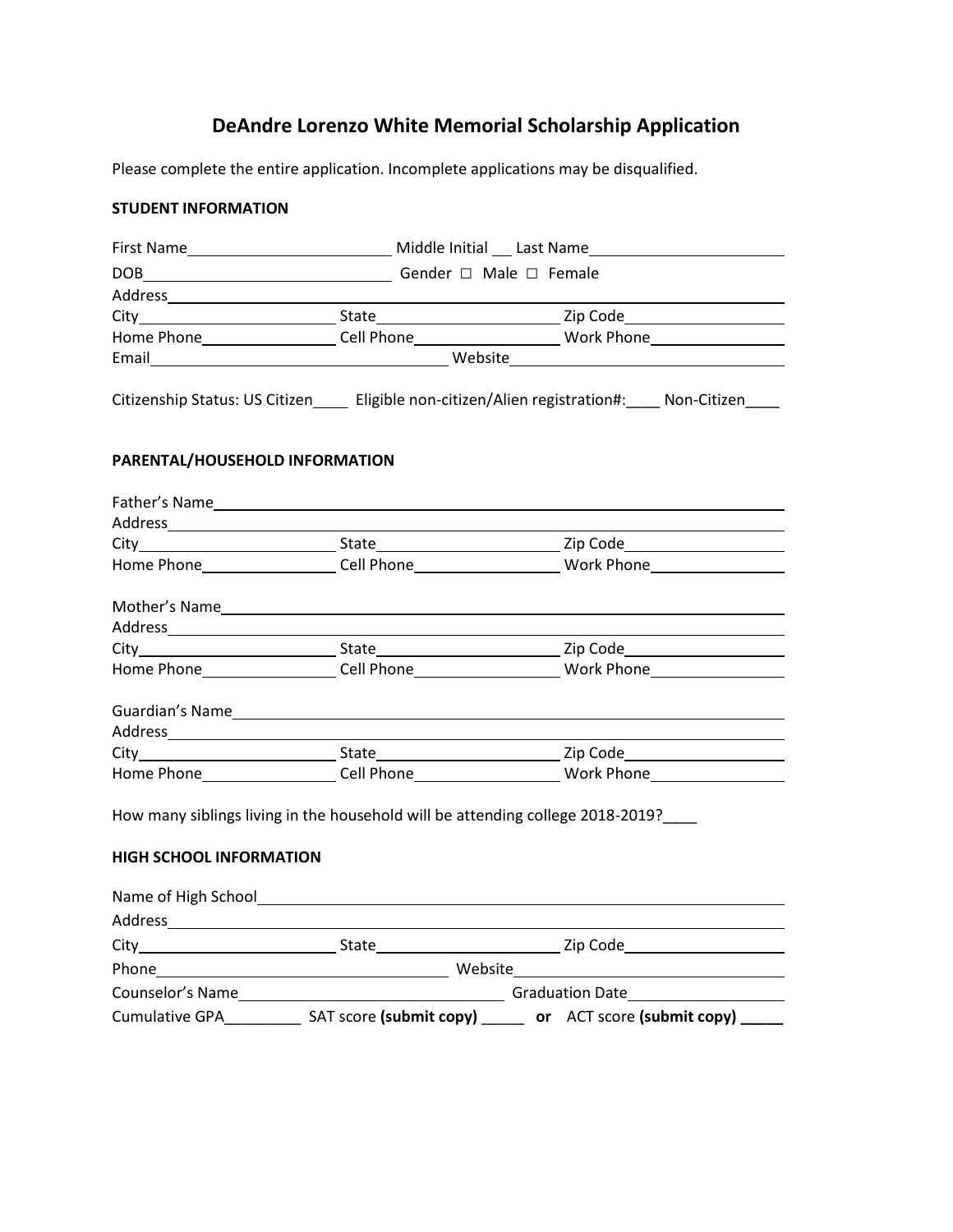## **PERSONAL INFORMATION**

List all hobbies, extracurricular activities, community service, organization affiliation including position, honors, awards received or participated in, and work history during high school:

| Hobbies, activities, service, organization, honors, awards, work history | <b>Dates</b> |
|--------------------------------------------------------------------------|--------------|
|                                                                          |              |
|                                                                          |              |
|                                                                          |              |
|                                                                          |              |
|                                                                          |              |
|                                                                          |              |

# **COLLEGE INFORMATION**

List Colleges/Universities to which you have applied. Check which colleges/universities to which you have been accepted. **(Submit copy of letter of acceptance)**

| <b>College</b>                      | Accepted |
|-------------------------------------|----------|
|                                     |          |
|                                     |          |
|                                     |          |
|                                     |          |
|                                     |          |
|                                     |          |
| Intended Major<br><u>Land Major</u> |          |
| <b>Intended Minor</b>               |          |
| Career Goal                         |          |

## **Essay:**

In 250 words or less (Typed, Double-spaced, Times New Roman, 12 pt font), tell us what kind of legacy you would like to leave behind. **(Attach essay)** 

I certify that all information provided is correct and complete to the best of my knowledge. I give the DLW Scholarship Committee permission to verify any information contained in my application packet, as necessary. I understand that misrepresentation of any information or the submission of inaccurate or incomplete information will result in disqualification of consideration for a scholarship or forfeiture of any reward that I may receive.